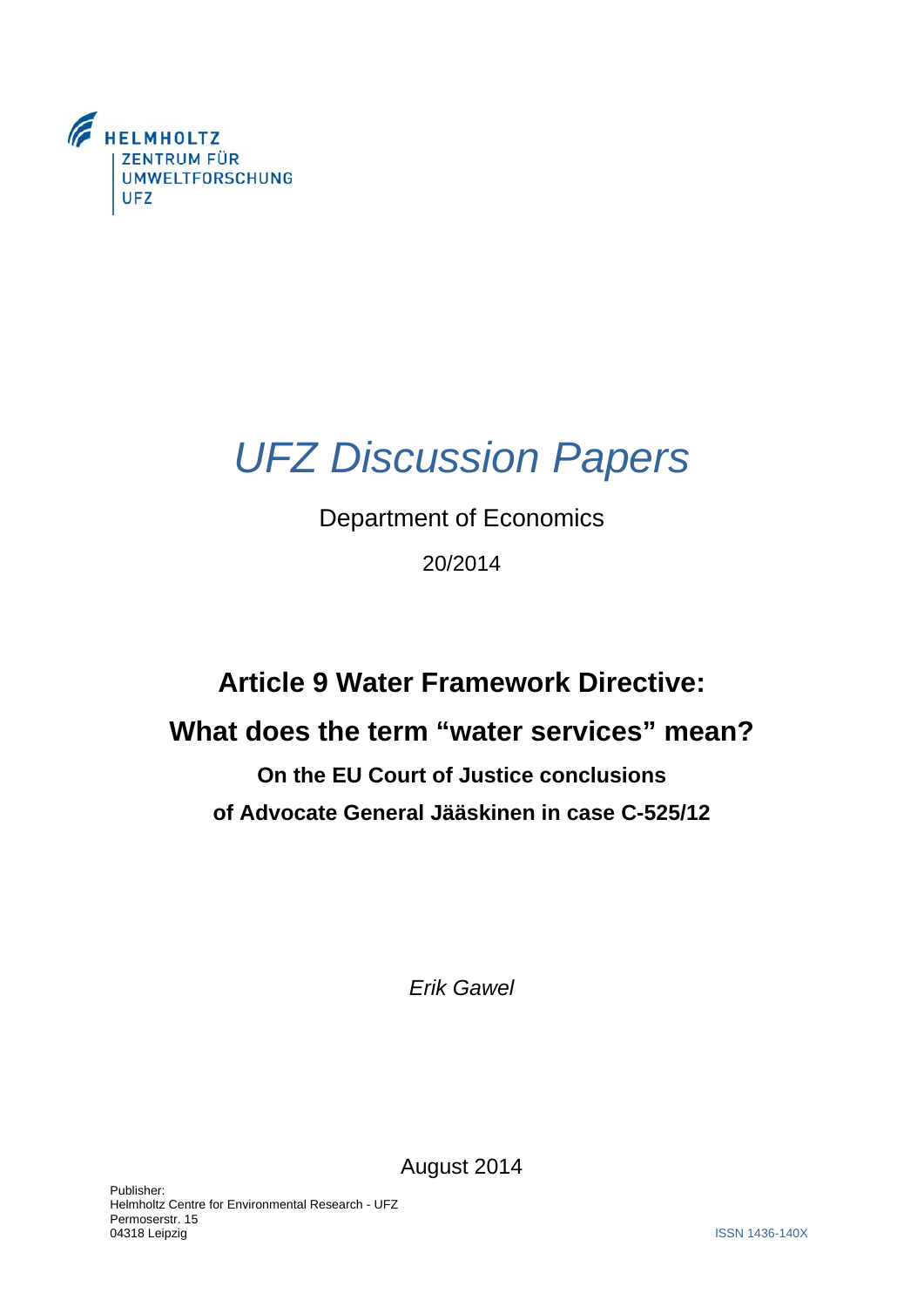# **Article 9 Water Framework Directive: What does the term "water services" mean? On the EU Court of Justice conclusions of Advocate General Jääskinen in case C-525/12**

## *Erik Gawel\**

*The conclusions of Advocate General Jääskinen in the matter of the infringement proceedings against Germany, regarding the scope of the term "water services" in Article 9 of the Water Framework Directive, are now available. In these he considers that the action brought by the Commission against the narrow interpretation in Germany, which is restricted to water supply and waste water disposal, is inadmissible due to the fact that there is no complaint in respect of any clearly defined conduct that would constitute an infringement; in the alternative he materially agrees in full with the position put forward by Germany. However, this paper argues that the AG's main arguments in favour of a strict interpretation are misleading.* 

## **I. Background information and current status of the proceedings**

In Article 9 of the Water Framework Directive the European legislator requires member states to "take account" of the "principle of recovery of the costs [...] including environmental and resource costs" where "water services" are concerned (paragraph 1, 1st bullet point). At the same time member states are particularly instructed to "ensure" that the "water-pricing policies provide adequate incentives for users to use water resources efficiently, and thereby contribute to the environmental objectives of this Directive" (paragraph 1, 2nd bullet point). Finally, "in doing so", i.e. when complying with their obligations arising from bullet points 1 and 2, the member states can "have regard to the social, environmental and economic effects of the recovery as well as the geographic and climatic conditions of the region affected" (paragraph 1, 3rd bullet point).

In its specifications Article 9 differentiates between "water services", and the more widely defined "water uses", which include water services. Article 2 (38) defines water services as "all services which provide, for households, public institutions or any economic activity: (a)

<sup>\*</sup> Full Professor of Economics, especially Institutional Environmental Economics, Helmholtz-Centre for Environmental Research – UFZ, Department of Economics, and Leipzig University, Institute for Infrastructure and Resources Management.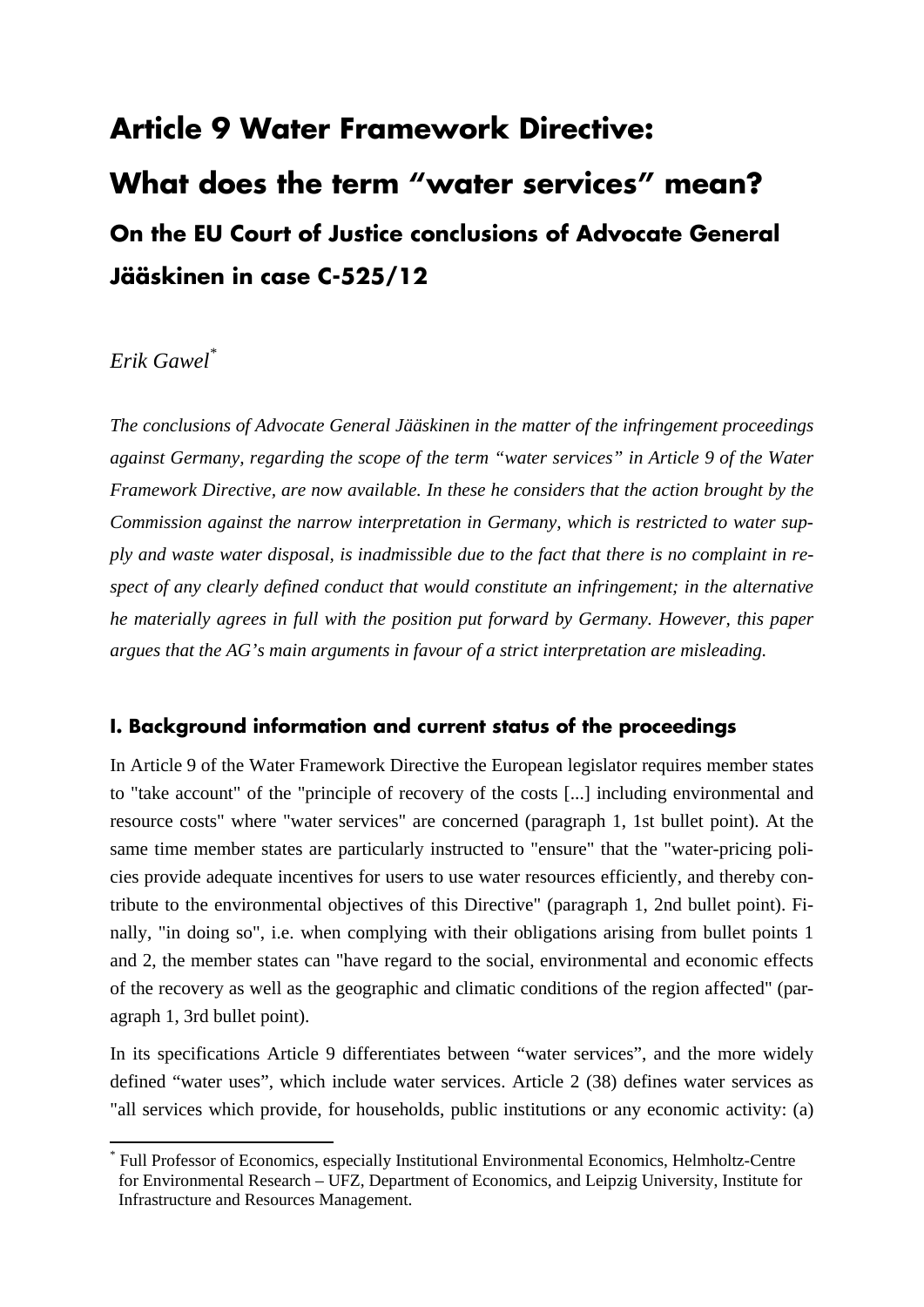abstraction, impoundment, storage, treatment and distribution of surface water or groundwater, (b) waste-water collection and treatment facilities which subsequently discharge into surface water". According to Article 2 (39) water use means "water services together with any other activity identified under Article 5 and Annex II having a significant impact on the status of water".

It is not easy to ascertain exactly what the member states are meant to be obligated to do by Article 9 (1) of the Water Framework Directive.<sup>1</sup> This standard is characterised by laborious compromises during the legislative procedure<sup>2</sup> and is studded with terms that require interpretation, and about the interpretation of which there is disagreement both in literature and between the Commission and member states. At the heart of the present infringement proceedings against Germany<sup>3</sup> lies the definition of the concept of water services, and thus the scope of the principle of recovery of costs as arising from Article 9 (1) of the Water Framework Directive. While the view taken by Germany as well as by the member states Austria, Sweden, Finland, Hungary, UK, and Denmark, which have joined the action as Interveners, is that water services as per Article 2 (28) of the Water Framework Directive merely refers to water supply and waste water disposal as provided by independent service providers, $<sup>4</sup>$  the Commis-</sup> sion interprets this more widely, to also include the "impoundment for the purpose of generating electricity from water, shipping and flood control, abstraction for irrigation and industrial purposes, as well as own use"<sup>5</sup>. It is asserted, that any implementation of the Water Frame-

<sup>&</sup>lt;sup>1</sup> *Unnerstall*, Ökonomische Elemente in der WRRL und ihre Umsetzung [Economic elements in the Water Framework Directive and their implementation] in: Lauterbach et al, Handbuch zu den ökonomischen Anforderungen der europäischen Gewässerpolitik [Handbook for the economic requirements of the European water policy], 2012, p. 103, understandably comments that despite extensive efforts on his part, it is hardly possible to fully clarify the content of the provisions of Article 9 (1) of the Water Framework Directive.

 $2$  As far as the genesis of the Water Framework Directive is concerned, as well as the disagreement regarding the definition of the recover in Article 9, see *Brockmann*, Die Handlungsfähigkeit der Europäischen Union – untersucht am Beispiel der EU-WRRL [The European Union's capacity to act – examined using the example of the EU Water Framework Directive], 2003; *Unnerstall*, Zeitschrift für Europäisches Umwelt- und Planungsrecht (EurUP) 2006, 29; *idem*, Journal of Environmental Law and Policy(ZfU) 2006, 449; as well as *Kaika/Page*, European Environment 2003, 314.

 $3$  Case C-525/12.

 $4$  This also appears to be the prevailing opinion, albeit with different assessments of own use – see in this respect *Kolcu,* Der Kostendeckungsgrundsatz für Wasserdienstleistungen nach Art. 9 WRRL [The principle of recovery of costs for water services pursuant to Article 9 of the Water Framework Directive], 2008, p. 57; *Desens*, Wasserpreisgestaltung nach Artikel 9 EG-WRRL [Pricing water pursuant to Article 9 EC- Water Framework Directive], 2008, p. 148 f.; *Gawel/Köck* et al., Weiterentwicklung von Abwasserabgabe und Wasserentnahmeentgelten zu einer umfassenden Wassernutzungsabgabe [Developing charges for waste water discharge and water abstraction further into a comprehensive water use charge], 2011, p. 42 ff.; *Durner/Waldhoff*, Rechtsprobleme einer Einführung bundesrechtlicher Wassernutzungsabgaben [The legal difficulties in introducing water use charges at a federal law level], 2013, p. 29 ff.; *Reese*, JEEPL 2013, 355, 361 ff.

<sup>&</sup>lt;sup>5</sup> Application of the Commission, cited as per the conclusions of the Advocate General Niilo Jääskinen, dated 22 May 2014, case C-525/12, p. I.1, http://curia.europa.eu/juris/document/ docu-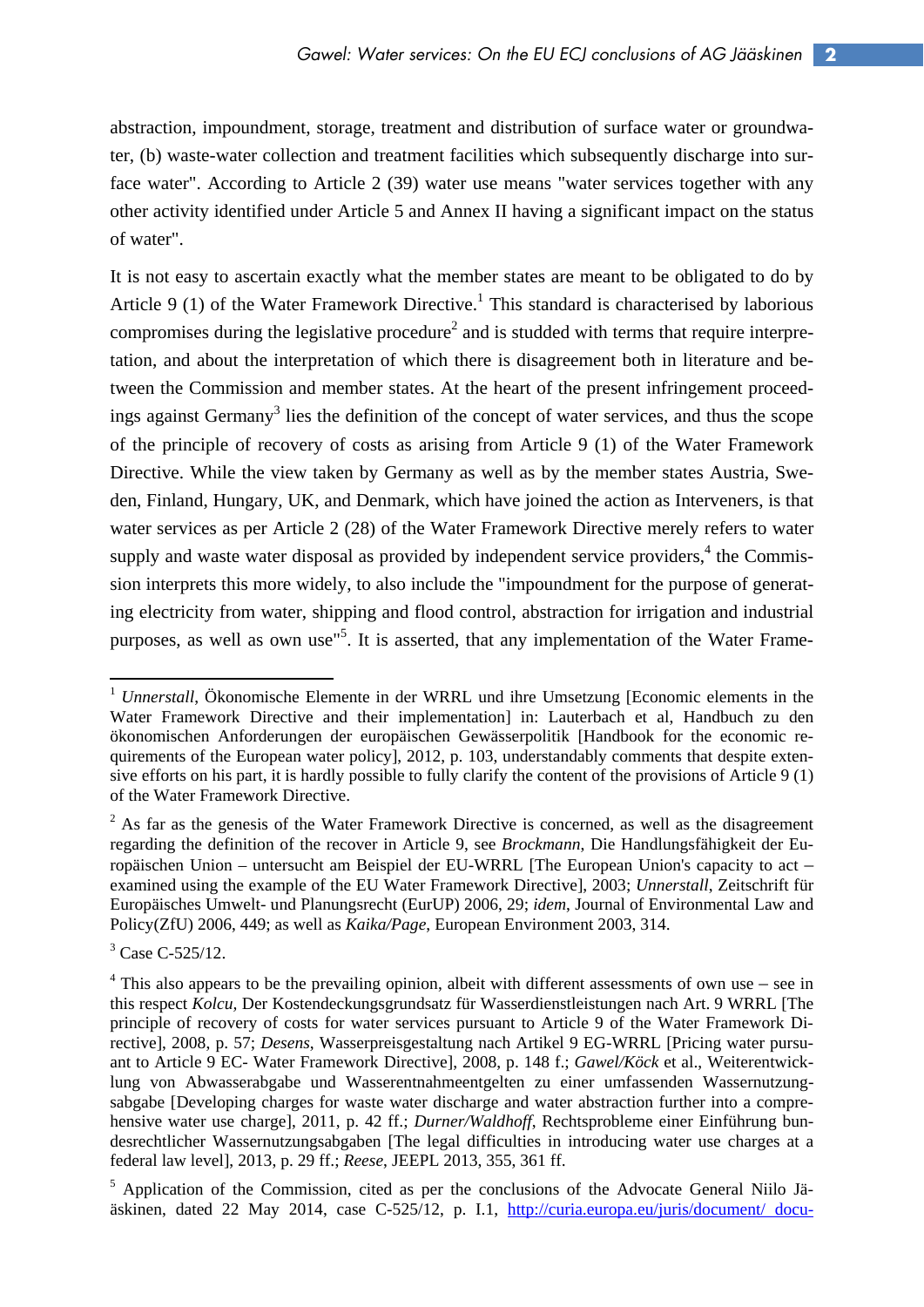work Directive, which fails to include these services in the interpretation of water services and the recovery obligations tied to these, constitutes an infringement. In order to have the infringement established, the Commission brought an action before the ECJ on 19 November  $2011.<sup>6</sup>$ 

The proceedings are of principal importance, as it would enable a situation where the contentious scope of the principle of recovery of costs could be fixed in a binding manner. The government of the Federal Republic of Germany currently takes the view that it already fully satisfies the requirements of Article 9 through the principle of recovery of costs on the basis of communal charges<sup>7</sup> for water supply and waste water disposal, and  $-$  in respect of environmental and resource costs – by way of federal waste water charges and water abstraction charges levied by the federal states. If the ECJ were to agree with the interpretation of the Commission, it would become necessary to at least consider recovery of costs for a number of further water uses, and to justify any deviations.

On 22 May 2014 Advocate General Jääskinen presented his conclusions in the matter.<sup>8</sup> Jääskinen dismisses the action in his conclusions, as he considers that the only purpose of the action is to resolve a disagreement in respect of interpretation, but that it does not identify any specific infringement to complain about (II). In the alternative, he dismisses the action as being without merit. In so doing, he confirms the position taken by Germany in almost every aspect (III).

### **II. Admissibility of the Claim**

The Advocate General takes the view that the statement of case of the Commission was unclear, or at least insufficiently specific, as far as a complaint about a specific infringement is concerned, and considers that a mere application for a declaratory judgment for the purposes of "interpreting" Union secondary law is not admissible.

<u> Andreas Andreas Andreas Andreas Andreas Andreas Andreas Andreas Andreas Andreas Andreas Andreas Andreas Andr</u>

ment.jsf?text=&docid=152659&pageIndex=0&doclang=DE&mode=lst&dir=&occ=first&part=1&cid =574647. Similarly in literature: *Unnerstall*, Neue Zeitschrift für Verwaltungsrecht (NVwZ) 2006, 528 (529); *idem*, Zeitschrift für Umweltrecht (ZUR) 2009, 236; *idem*, in: Handbuch zu den ökonomischen Anforderungen der europäischen Gewässerpolitik [Handbook for the economic requirements of the European water policy], 2012, p. 96 ff.; *Stangl*, in: Umweltdachverband, Ökonomische Instrumente im Wasserschutz [Environmental Umbrella Organisation, Economic instruments in water protection], 2012, p. 80; *van Rijswick/Havekes*, European and Dutch Water Law, 2012, p. 430 ff.; *Brackemann/Ewens/Interwies/Kraemer/Quadflieg*, Wasser und Abfall 2002, 38.

<sup>6</sup> OJ C 26, 26.01.2013, p. 35.

 $<sup>7</sup>$  For a critical view in respect of the alleged congruence with the principle of recovery of costs pursu-</sup> ant to Article 9 of the Water Framework Directive is concerned, see *Gawel*, Kommunale Steuer-Zeitschrift 2012, 1.

<sup>8</sup> Conclusions of the Advocate General Jääskinen (Fn. 6)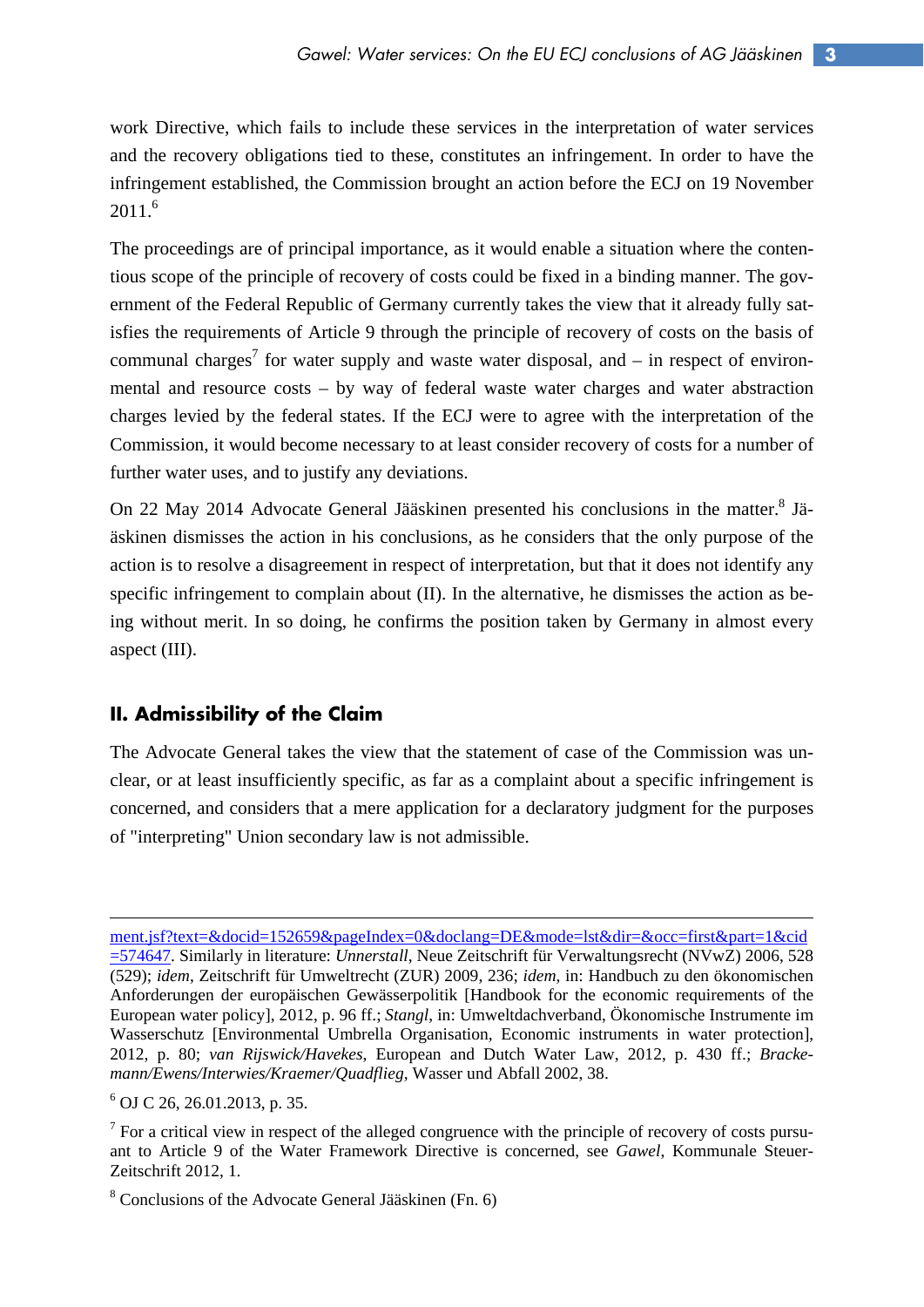However, it would be a pity to dismiss the action as inadmissible, as this would fail to provide the required clarity in this matter. Moreover, this would result in an immediate further action, in which the Commission could specifically complain about those cases of incomplete recovery of costs, which are already listed in the present statement of case (no water abstraction charges in three federal states, far-reaching exemptions for agriculture and mining in the laws of the remaining federal states, no noticeable efforts to ensure recovery of costs or reasons for exemptions, for shipping and hydroelectric power for example, throughout Germany) and make these the subject matter of the action. For this reason it would be preferable if the ECJ were to reach a substantive decision in the matter; in order to do so, and in order to overcome the possible lack of precision in respect of the infringements complained of, as set out in the statement of case, the Court could ascertain that precision itself by interpreting the facts as set out – which would appear to be eminently possible.

#### **III. Merits of the action**

An aspect which is of fundamental importance – also with a view to possible further proceedings – is the question of the merits of the action. The Advocate General takes the view, that in accordance with all possible methods of construction (semantics, classification, genesis and purpose of the Directive) the "only proper approach" (paragraph 5) is to apply a narrow interpretation. However, mostly there is no detailed engagement with potential counter arguments, which is surprising, given the unambiguousness of the outcome. On the contrary, the lack of clarity in the matter is frequently postulated without further ado: thus, the concept of service "necessarily" presupposes that a "service provider" must exist (paragraph 53), which is said to follow from the "common" understanding of "service". In addition to the various language versions of the Directive differing, the connotations of the terms in the official languages are not identical (the English term "service" is considerably broader than the German term "Dienstleistung"), and yet the contention is that a "common" interpretation, which would appear to have been borrowed from commerce, should be decisive. This is surprising, particularly if one considers that in other respects reference is frequently made to the fact that the use of water resources is special ("not a commercial product like any other but, rather, a heritage", as per recital 1), when the purpose is to reject the criteria of commerce in matters relating to water management. The question why "services" could not, at the same time, be "ecosystem services"<sup>9</sup>, particularly in view of the aims and the subject matter of the Water Framework Directive, requires a rather more detailed explanation than what was deemed necessary here. It is not without reason that in recent years it has been emphasised, that the ecosystem also provides free but valuable services for human purposes, which need to be taken into consideration when managing scarce natural resources ("ecosystem services").

<sup>9</sup> See instead of many *Sander/Dendoncker*, Ecosystem Services: Global Issues, Local Practices, 2014.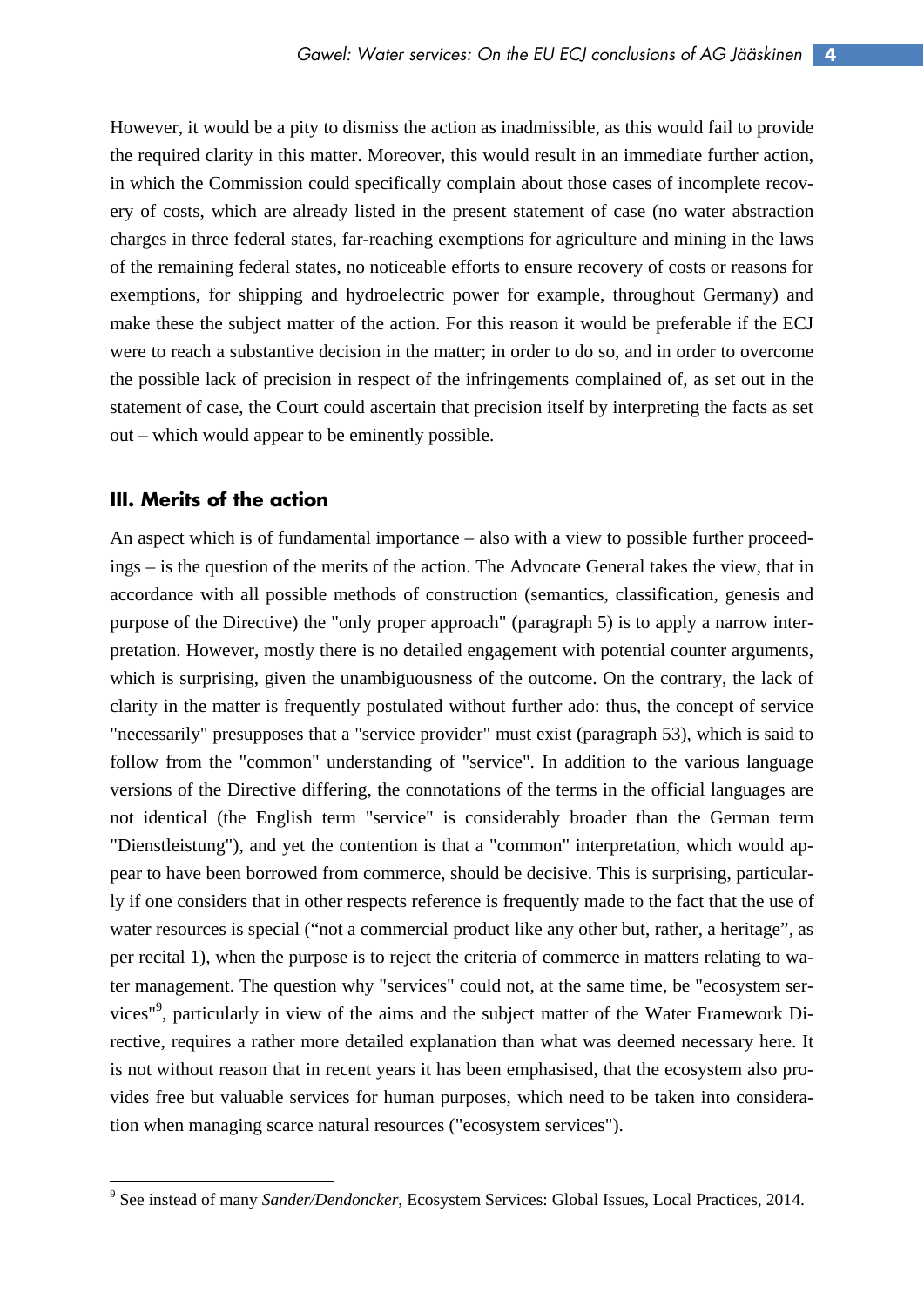The Advocate General did not deal in detail with the syntactic and semantic arguments advanced by Germany, for example in respect of the meaning of the conjunction "and" in Article 2 (38)(a), ("not useful" – paragraph 63), but nevertheless he confirms the view, that the list provided there, "abstraction, impoundment, storage, treatment and distribution of surface water or groundwater", should be interpreted to refer to the individual value-added stages of water provision only (paragraph 53), not to different water services to be provided independently of one another, despite the fact that that which is to be provided according to the wording of the legal definition can be obtained for "economic activities of all kinds". Again, detailed reasons are lacking. More as an aside, and again without an effort to provide reasons, the Advocate General picks up the argument that interpreting water services to mean more than supply and disposal would lead to a situation where the distinction between water services on the one hand and water use on the other would be eliminated (paragraph 63). However, the Directive does not indicate any requirement for a specific differentiation between the scopes of the two concepts anywhere, nor is such a requirement evident from the spirit of the matter (functionality of recovery of costs and user responsibility). Had the European legislator intended to subject only the bipolar drinking water supply and waste water disposal to the principle of recovery of costs, in such a clear and unambiguous manner, without including any own services, one has to wonder why such an unambiguous intent should have been couched in such ambiguous phrasing.

In view of the generally chaotic genesis of Article 9, the Advocate General does not refer to much more, in his historic interpretation, than to state that it follows from the report on the joint draft as approved by the Conciliation Committee, that "fixing charges for these two types of use of water was at the heart of the negotiations" (paragraph 69), which hardly provides substance for unequivocally interpreting the concept of water services. Even worse, the fact that the Council emphasises in its common position, contrary to the original concept of the Commission, "that the member states shall determine the measures which should be taken in order to apply the principle of recovery of costs, based on an economic analysis" (paragraph 68), offers precisely no help as far as the interpretation or differentiation of the concept of water services are concerned.

Apart from confirming the known arguments for a narrow interpretation (bipolar understanding of services, syntax analysis of the legal definition, difficulties of congruence between water services and water use), it is in the realm of systematic and teleological interpretation that the conclusions offer a new main reason for the action being without merit: according to this, it is claimed that a uniform approach across the board for pricing water in a manner that the costs are recovered is incompatible with decentralised management planning, regional peculiarities and the instrumental variety for implementing the Directive.

It is claimed that the Water Framework Directive pursues "a holistic approach towards water management, which excludes the possibility of an instrument of fixing charges across all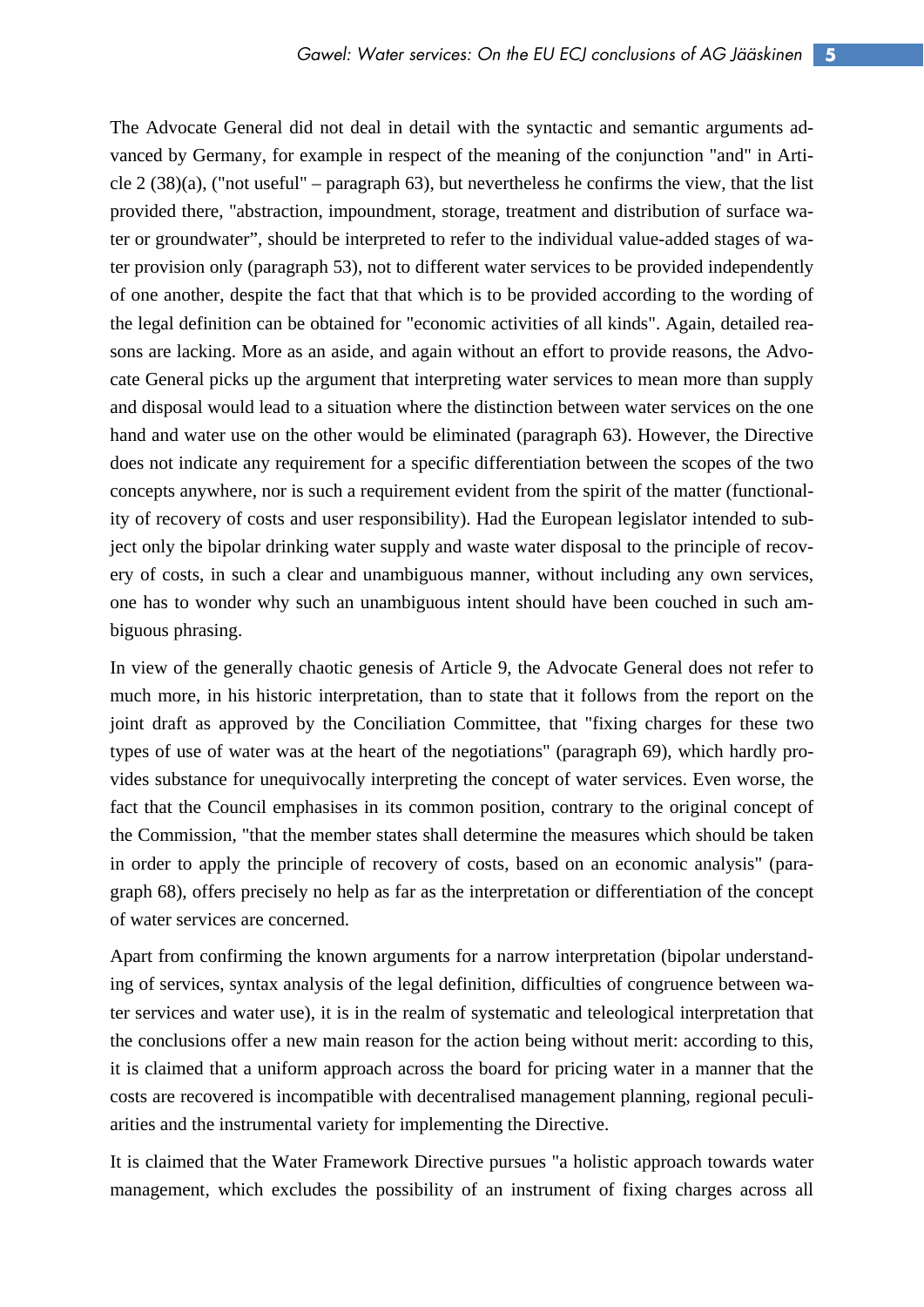member states, irrespective of their specific ecological and hydrological features, being universally applicable" (paragraph 94) "[...] a homogenous application of the principle of fixing charges, which is erroneously based on a broad interpretation of water services within the meaning of Article 2 (38) of the Water Framework Directive, [cannot] be effective in view of not only the significant differences between the member states as far as the matter of water supply is concerned, based on geographical and climatic conditions, but also due to the fact that different water management concepts in the member states." (paragraph 92) Moreover, a broad interpretation of the concept of water services would lead to a situation where "the equilibrium between different instruments, as intended by the legislator in order to maintain the practical effectiveness of the Water Framework Directive, would be destroyed." (Paragraph 63).

This line of argument does no less than build up a straw man: one is given the impression, that member states would be "forced" to "uniformly" apply full cost recovery, and would thus no longer be able to follow their own, bespoke management concepts, or that they would be instrumentally restricted. This is absurd, not least because the first bullet point of Article 9 (1) merely posits the "principle" of recovery to be "taken into account" by the member states, and subjects this principle (as well as its more detailed specification as per the second bullet point) to a fairly broad caveat in the third bullet point, with the help of which it is possible to comprehensively take into account specific sectoral and regional features. According to this,, "in doing so", i.e. when complying with their obligations arising from bullet points 1 and 2, the member states can "have regard to the social, environmental and economic effects of the recovery of costs as well as the geographic and climatic conditions of the region affected" (paragraph 1, 3rd bullet point). This opens the way for the principle of recovery of costs being very open and flexible, and to expressly allow for specific management concepts and circumstances.

In addition to the above, it is precisely the exact manner of instrumenting the recovery of costs as per Article 9 which is left open; what is crucial, rather, is an attribution of costs to the user, which is fair to the person responsible. It is undisputed that it is possible that measures other than ones which are directly related to price can contribute to an indirect attribution of costs, such as, for example, regulatory provisions, and that those can therefore be considered a measure of "water price policy", for example in respect of environmental and resource costs.

Considering the view widely held in German literature, that it is precisely due to its vague requirements and far-reaching qualifications, that effectively Article 9 does not impose "any" obligations,10 it is somewhat surprising to suddenly find it being stylised into a powerful coercive instrument. At the same time, the hypotheses which seems to form the basis for this

<sup>&</sup>lt;sup>10</sup> Thus, for example, *Waldhoff*, in: Landtag North Rhine-Westphalia, APr 15/239, S. 5; and apparently similar *Reinhardt*, Natur und Recht (NuR) 2006, 737, 740, who claims to only recognise "empty words".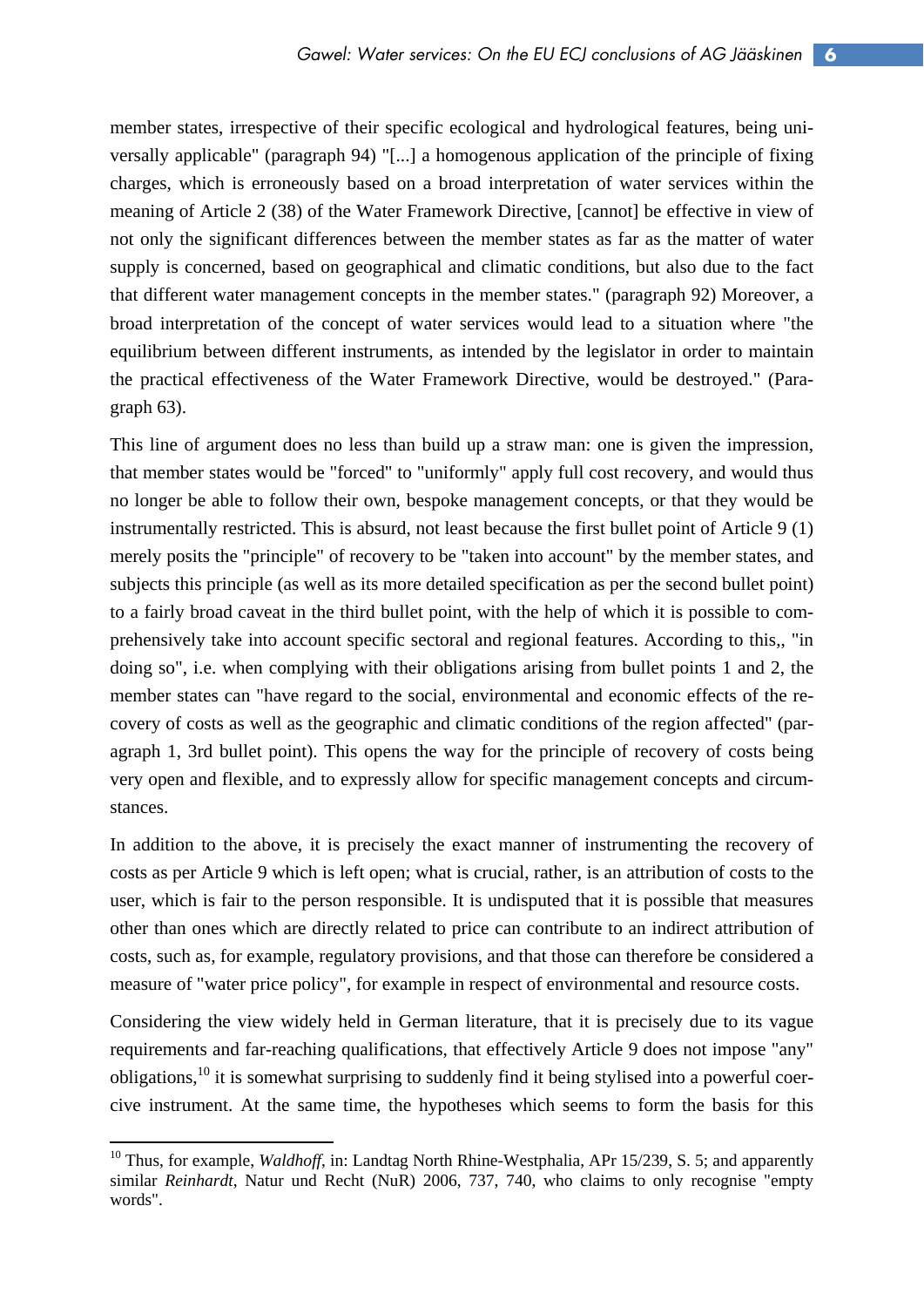view, namely that responsible conduct with regard to costs in respect of dealing with resources would in some way "interfere with" regional management planning which is aimed at sustainable use and protection of waters, and at the same time could only be tolerated as an exception in the supply of water and waste water disposal, is somewhat bizarre. The whole recovery of costs arising from Article 9 is hereby stylised into some form of foreign matter, which must be tamed and tightly controlled, so as not to create any further damage (foiling bespoke concepts, wrong choice of instruments). Accordingly, it is claimed that no application that would be too far-reaching could be considered. This perspective can also be found in the finding, which again is not supported in detail, that regulatory controls of the market are "frequently more suitable" than price solutions (paragraph 91). Even if this were the case, which in certain cases is not disputed from an environmental economics perspective, $11$  this is clearly not an argument in favour of restricting the concept of water services to local water services: neither does Article 9 exclude regulatory measures in order to allocate costs, nor does it prescribe any specific instrumental regime, nor can such recovery of costs be applied "uniformly" (paragraph 90), "homogenously" (paragraph 92) or "universally" (paragraph 94) to all member states or all river basin districts. Even if one just looks at the wording of Article 9, the exact opposite is the case!

The suggestion that the principle of recovery of costs, which is to be structured at the discretion of the member state in question, and which, moreover, is subject to the qualifications of proportionality and localisation, if it were extended to other uses than just local water services, could ever "force" an action that would be ecologically unjustifiable, and that could have serious consequences ("flooding in front of a dam, drought behind it"), which is a suggestion that is set out in all seriousness at paragraph 93, is almost impossible to comprehend. In addition to this, there are repeated attempts to marginalise quantity management in the Water Framework Directive, and to associate an extension of the concept of water services with this quantity management (e.g. paragraph 94), while at the same time characterising it as missing the main purpose of the Directive. Of course, this in itself rather misses the point of the matter, since impoundment and bank reinforcements for shipping and hydroelectric power are highly relevant as far as water ecology is concerned, and directly touch on the environmental goals set out in Article  $4<sup>12</sup>$  Even simple water abstractions are not possible without ecological and economic opportunity costs, even in "water rich" member states, and from the perspective of sustainability, these too require a precautionary management regime.<sup>13</sup> Nor is there any requirement for any water resources to be "publicly owned", as the Advocate General appears to think, in order to "prescribe prices" (paragraph 90). The point of the principle of recovery of costs is not to fix rates for end-consumers, but rather to allocate the cost of any

<sup>&</sup>lt;sup>11</sup> See *Gawel*, Die Verwaltung 1995, 201.

<sup>12</sup> *Gawel/Köck et al.* (Fn. 5), p. 261 ff.

<sup>13</sup> *Gawel/Fälsch*, gwf-Wasser/Abwasser 2011, 838.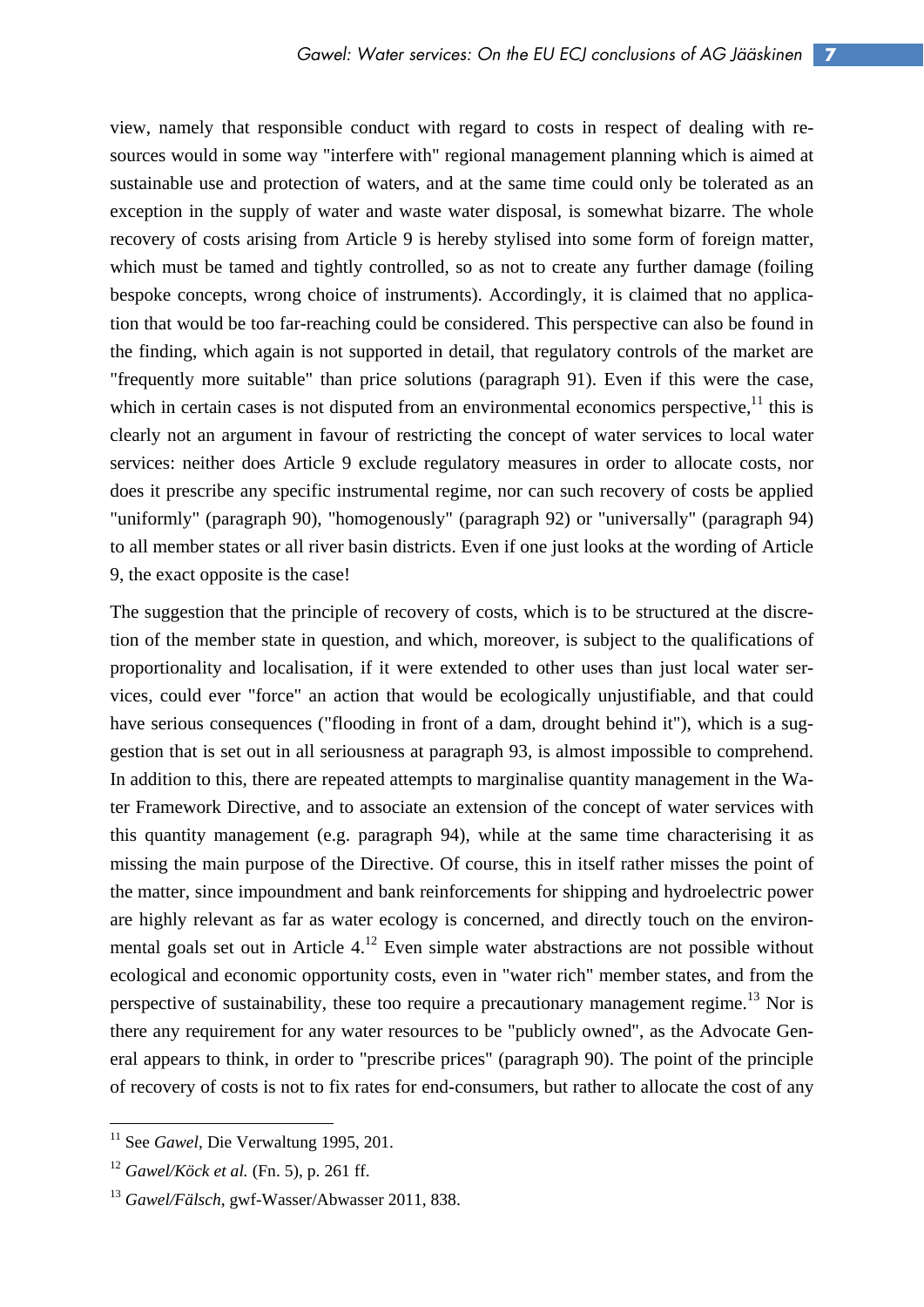interferences in the water supply fully and justly to the person responsible for having caused these costs, in order to ensure that the prices for water related services can also tell the economic and ecological truth in markets.

Without any reason, the Advocate General seeks to qualify the meaning of Article 9 ("not an autonomous instrument" – paragraph 76) and comments on the "merely supplementary character of the determination of charges" (paragraph 83). This common image of recovery of costs having merely a supplementary function, has already been rejected elsewhere:<sup>14</sup> the Water Framework Directive does not give any indication that this should be a purely instrumental function, as compared to Article 4 of the Directive, neither when one analyses the wording of Article 9 of the Water Framework Directive, nor if one interprets it systematically or teleologically. Rather, the responsibility for costs pursuant to Article 9 of the Water Framework Directive is a fundamental principle of order in a world of scarce resources, and as such it is an independent part of the framework of order established by the Water Framework Directive as a whole, as per Article 1 of the Directive. However, it is entirely unclear, both materially and in view of the utmost flexibility granted by Article 9, why the principle of responsibility for costs and user responsibility should not harmonise with the concepts of regional river basin management planning, as the conclusions repeatedly claim or insinuate.

On the whole, the remarks in relation to the merits of the action are permeated by sweeping misunderstandings as far as the content and status of Article 9 within the Water Framework Directive itself is concerned, but also in relation to the principal role that responsibility for costs in dealing with resources plays when dealing with the sustainable management of water resources. Far from responsibility for costs, which is fair to users being some foreign matter in a regional management strategy, it is an essential part thereof. Responsibility for costs limits access to resources to an extent which is economically effective, and thus eases the burden on the ecosystem, prevents an unfair shifting of the burden onto third parties or the general public, and enables the flexibility which is necessary for formative management to work. The details of how exactly such responsibility for costs will need to be implemented in their respective settings as part of a recovery concept, and the consequences that will have to be borne in mind is precisely something that is at the discretion of the member states (although there is an obligation to report). Ecological responsibility for costs may be undesirable for many from an economic, social and political perspective, but nevertheless it serves the aims of the Water Framework Directive without limitation. It is exactly Article 9 that opens up the opportunity to also work on this sensitive area, in a decentralised and proportionate manner, as far as economic, social and ecological effects are concerned. Consequently, a restrictive interpretation of the concept of water services is entirely unnecessary.

<sup>&</sup>lt;sup>14</sup> See in this respect *Gawel/Unnerstall*, Deutsches Verwaltungsblatt (DVBI) 2014, 963.